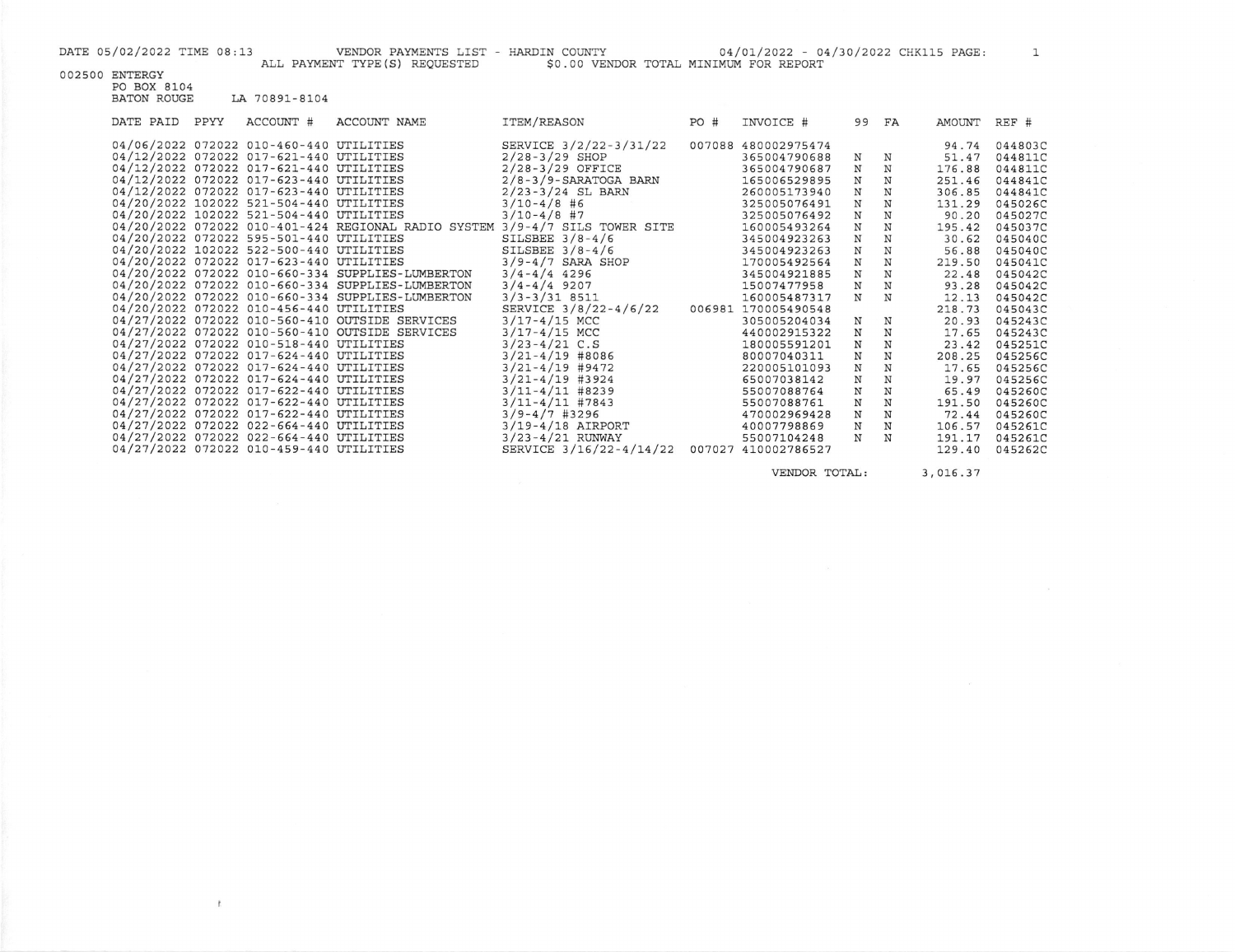|                                                                                                                                          | DATE 05/02/2022 TIME 08:14 |      |                                                                                                                                                                                                                                                                                                           | VENDOR PAYMENTS LIST - HARDIN COUNTY |                                                                                                                                              |      | 04/01/2022 - 04/30/2022 CHK115 PAGE:                                                                         |                                 |                                 |                                                                     |                                                                           |
|------------------------------------------------------------------------------------------------------------------------------------------|----------------------------|------|-----------------------------------------------------------------------------------------------------------------------------------------------------------------------------------------------------------------------------------------------------------------------------------------------------------|--------------------------------------|----------------------------------------------------------------------------------------------------------------------------------------------|------|--------------------------------------------------------------------------------------------------------------|---------------------------------|---------------------------------|---------------------------------------------------------------------|---------------------------------------------------------------------------|
| \$0.00 VENDOR TOTAL MINIMUM FOR REPORT<br>ALL PAYMENT TYPE (S) REQUESTED<br>000300 CITY OF KOUNTZE<br>P O BOX 188<br>TX 77625<br>KOUNTZE |                            |      |                                                                                                                                                                                                                                                                                                           |                                      |                                                                                                                                              |      |                                                                                                              |                                 |                                 |                                                                     |                                                                           |
|                                                                                                                                          | DATE PAID                  | PPYY | ACCOUNT #                                                                                                                                                                                                                                                                                                 | ACCOUNT NAME                         | <b>ITEM/REASON</b>                                                                                                                           | PO # | INVOICE #                                                                                                    | 99                              | FA                              | AMOUNT                                                              | REF #                                                                     |
|                                                                                                                                          |                            |      | 04/20/2022 072022 010-510-440 UTILITIES<br>04/20/2022 072022 010-510-440 UTILITIES<br>04/20/2022 072022 010-510-440 UTILITIES<br>04/20/2022 072022 010-510-440 UTILITIES<br>04/20/2022 072022 595-501-440 UTILITIES<br>04/20/2022 072022 010-510-440 UTILITIES<br>04/27/2022 072022 017-622-440 UTILITIES |                                      | $3/8 - 4/4$ CH<br>$3/8 - 4/4$ JAIL<br>$3/7 - 3/31$ O ANNEX<br>$3/7 - 3/31$ ANNEX<br>$3/7 - 3/31$ WIC<br>3/7-3/31 CROCKER<br>$3/9 - 4/5$ R&B2 |      | 05011401-040<br>05011451-040<br>05010502-033<br>04006421-033<br>04006421-033<br>04006304-033<br>03003401-040 | N<br>N<br>N<br>N<br>N<br>N<br>N | Ν<br>N<br>N<br>N<br>N<br>N<br>N | 2,524.64<br>7,269.58<br>46.40<br>270.37<br>15.73<br>93.95<br>236.62 | 045031C<br>045031C<br>045031C<br>045031C<br>045031C<br>045031C<br>045255C |
|                                                                                                                                          |                            |      |                                                                                                                                                                                                                                                                                                           |                                      |                                                                                                                                              |      | VENDOR TOTAL:                                                                                                |                                 |                                 | 10.457.29                                                           |                                                                           |

 $\mathcal{L}$